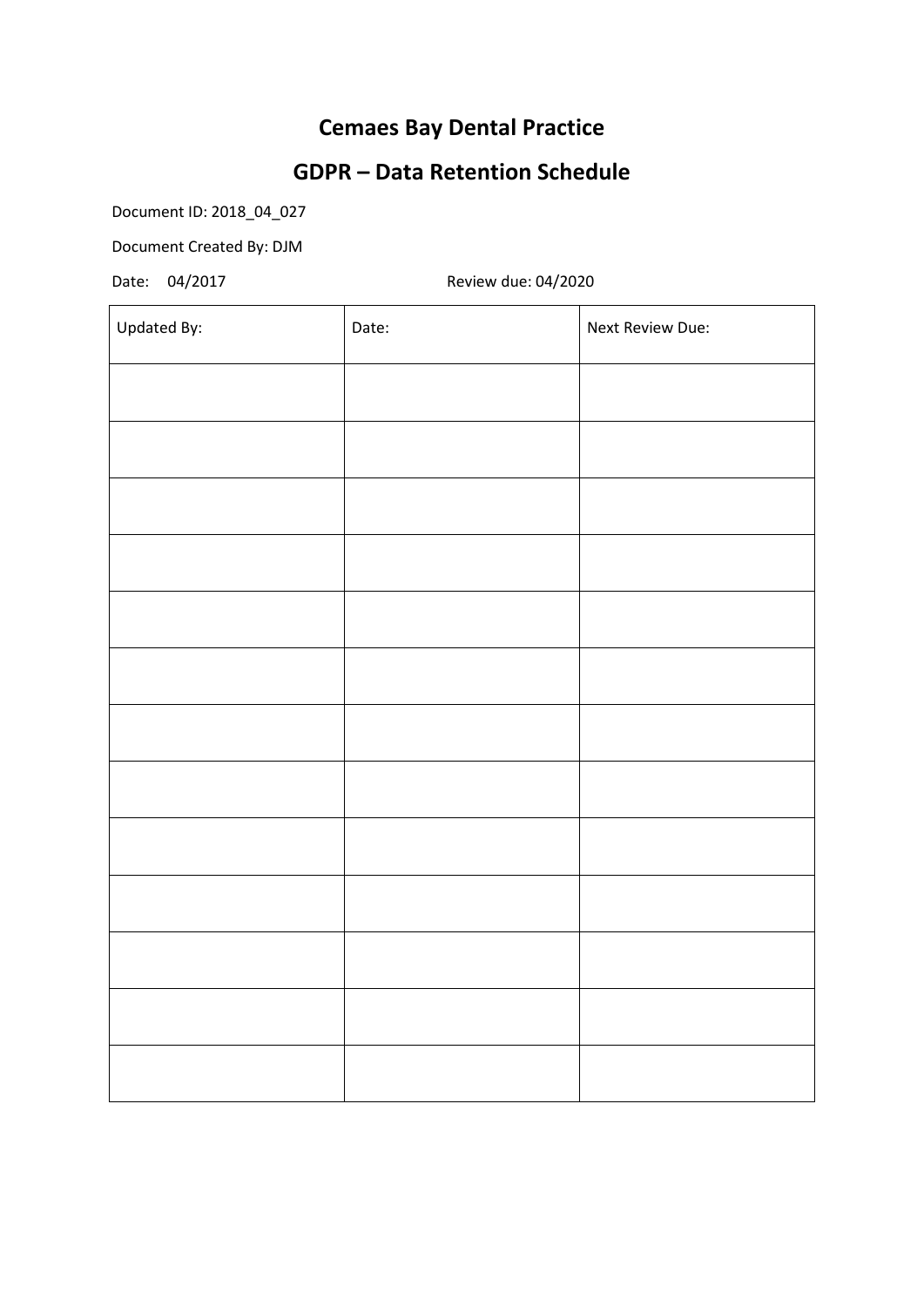## *Guidance on Retention of Records in Dental Practice*

### *Explanatory Notes*

The Data Protection Bill, incorporating the EU General Data Protection Regulation (GDPR) which will become UK law from 25<sup>th</sup> May 2018, requires all Data Controllers to "document all the processing of personal data" which they carry out, including the period for which data are retained.

### **What the law requires**

- Article 30 of the GDPR sets out explicitly what 'documentation' is required, and this includes (Art.30(f)): "…where possible, the envisaged time limits for erasure of the different categories of data"
- The Information Commissioner's Office (ICO) suggests that these time limits may be set "by internal policy or industry guidelines".
- Article 5 of the GDPR sets out the six data protection principles, the fifth of which says that data: "Shall be kept in a form which allows identification of data subjects for no longer than is necessary…" but goes on to say that secure archiving is allowed subject to safeguards and "in the public interest or for scientific, historical or research purposes"
- Articles 17 and 19 cover the data subject's "right to erasure" of their data and provides two relevant circumstances in which this right is over-ridden: performance of a "public duty" or "for the exercise or defence of legal claims"
- Within the General Dental Services (NHS) there is a mandatory requirement to keep patient records for a minimum of two years

None of the above specifies *maximum* periods for data retention. The following are examples of "industry guidance":

- The Information Governance Alliance 'Code of Practice for Records Management in Health and Social Care 2016' (RMCoP) sets out the recommended NHS guidance (see table below)
- Dental indemnity bodies have referred to the above and suggest a maximum retention period of 30 years, and…
- The British Dental Association (source noted in NHS Records Management 2009) has regard to relevant statute such as the Consumer Protection Act 1987 and has recommended 11 years retention for adults and for children when they attain 25 years of age or 11 years whichever is the longer (all measured from the date of the last record entered)
- It is recognised that some electronic records, i.e. those held on proprietary practice management software may not be erasable, however, software suppliers must ensure security of archived data and it must be supplied to the data controller on expiry of contract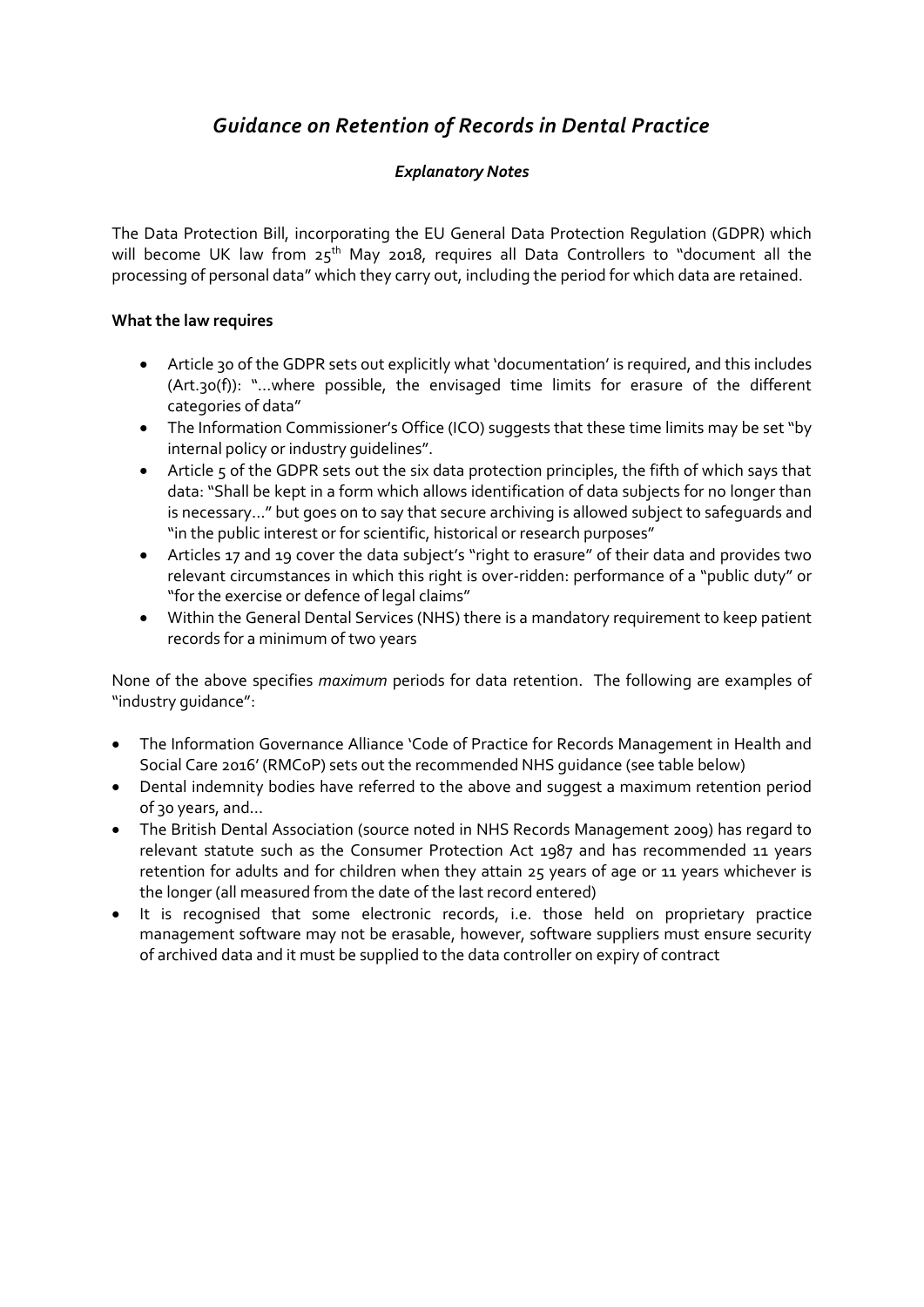### **The RMCoP**

Here are some relevant extracts from the IGA/NHS recommendations which may assist for patient clinical data. Other data categories are listed in the attached template:

| <b>Data Category</b>                             | <b>Start of</b><br><b>Retention Period</b>        | Recommended<br>Minimum Length<br>of Retention   | Comment                                                      |
|--------------------------------------------------|---------------------------------------------------|-------------------------------------------------|--------------------------------------------------------------|
| NHS GDS patient notes<br>not included below      | Date of last entry                                | 10 years<br>$\bullet$                           | As recommended by<br><b>NHS</b>                              |
| Patients undergoing<br>treatment for cancer      | Date of diagnosis                                 | 30 years or 8 years<br>$\bullet$<br>post mortem |                                                              |
| Patients with long term<br>or recurrent disease  | Date of last entry                                | 30 years from<br>$\bullet$<br>discharge         | Could include chronic<br>unresponsive<br>periodontal disease |
| <b>Clinical Audit</b>                            | Date of creation                                  | 5 years                                         | Where personal data is<br>identifiable                       |
| Patients where serious<br>incidents occurred     | Date of incident<br>investigation closure         | 20 years                                        |                                                              |
| Patients where minor<br>incidents occurred       | Date of incident<br>investigation closure         | 10 years                                        |                                                              |
| Patients involved in<br>complaints or litigation | Date of resolution or<br>completion of litigation | 10 years after<br>$\bullet$<br>closure          |                                                              |

See[: https://digital.nhs.uk/information-governance-alliance/](https://digital.nhs.uk/information-governance-alliance/)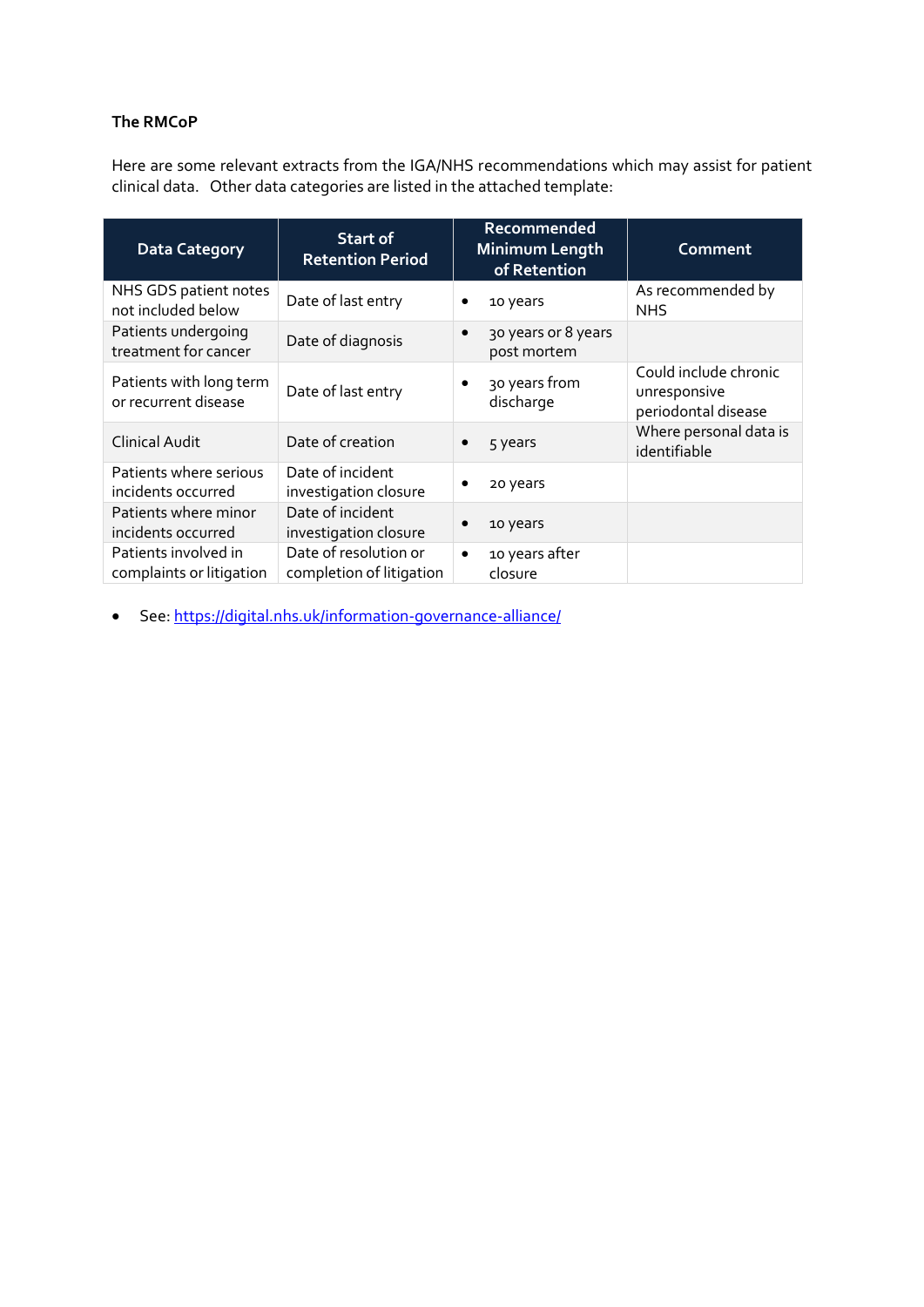## *Data Retention Schedule*

Under the Data Protection Act 2017 and the General Data Protection Regulation

| <b>Cemaes Bay Dental Practice</b> |  |
|-----------------------------------|--|
|-----------------------------------|--|

| <b>Data Category</b>                                                                      | Commencement<br>of Retention<br><b>Period</b> | Minimum<br>Recommended<br><b>Retention Period</b>                                            | <b>Maximum</b><br><b>Duration of</b><br><b>Archived</b><br>Retention | <b>Notes</b>                                                                                    |
|-------------------------------------------------------------------------------------------|-----------------------------------------------|----------------------------------------------------------------------------------------------|----------------------------------------------------------------------|-------------------------------------------------------------------------------------------------|
| Patient clinical data<br>- adults (unless<br>listed below)                                | Discharge or last<br>entry in record          | 11 years                                                                                     | 30 years<br>٠                                                        | Maximum retention period as<br>advised in IGA RMCoP 2016*                                       |
| Patient clinical data<br>- children (unless<br>listed below)                              | Discharge or last<br>entry in record          | At age 25 (or age<br>26 if last entry at<br>age 17) or 11 years<br>whichever is the<br>later | 30 years<br>$\bullet$                                                | As above & British Medical<br>Association recommendation for<br><b>General Practice records</b> |
| Patient clinical data<br>for those with long-<br>term unresponsive<br>clinical conditions | Date of last entry in<br>record               |                                                                                              | 30 years                                                             | <b>IGA RMCoP</b>                                                                                |
| Clinical audit<br>records                                                                 | Date of audit                                 |                                                                                              | 5 years                                                              | Where identification of individual<br>patients is possible (IGA RMCoP                           |
| Staff records,<br>Occupational<br>Health records                                          | Date of leaving                               |                                                                                              | 6 years                                                              | <b>IGA RMCoP</b>                                                                                |
| Staff records:<br>radiological<br>dosimetry results                                       | Date of record                                |                                                                                              | 40 years                                                             | IRR legislation 1999                                                                            |
| Contracts for<br>services                                                                 | Date of cessation of<br>contract              |                                                                                              | 6 years                                                              | e.g. self-employed staff or<br>maintenance contracts (Statute<br>of Limitations)                |
| Financial records                                                                         | Date of completion<br>of record               |                                                                                              | 6 years<br>$\bullet$                                                 | HMRC recommendation: look-<br>back period                                                       |
| Subject Access<br>Requests                                                                | Date of supply of<br>information              |                                                                                              | 3 years<br>$\bullet$                                                 | <b>IGA RMCoP</b>                                                                                |
| Software licences                                                                         | Date of inception                             |                                                                                              | Lifetime of<br>$\bullet$<br>software                                 | Data must be supplied to data<br>controller and<br>erased<br>when<br>contract expires           |
| Significant incident<br>log                                                               | Date of incident                              |                                                                                              | $Major - 20$<br>$\bullet$<br>years<br>$Minor - 10$<br>years          | <b>IGA RMCoP</b><br>Non-clinical - 12 years advised                                             |

\*Medical Records Code of Practice (2016): Information Governance Alliance/DHSC/NHS Digital

**Signature of Data Protection Officer/Data Controller:** *[delete as appropriate]* \_\_\_\_\_\_\_\_\_\_\_\_\_\_\_\_\_\_\_\_\_\_\_\_\_\_\_\_\_\_\_\_\_\_\_\_\_\_

**Print Name:**